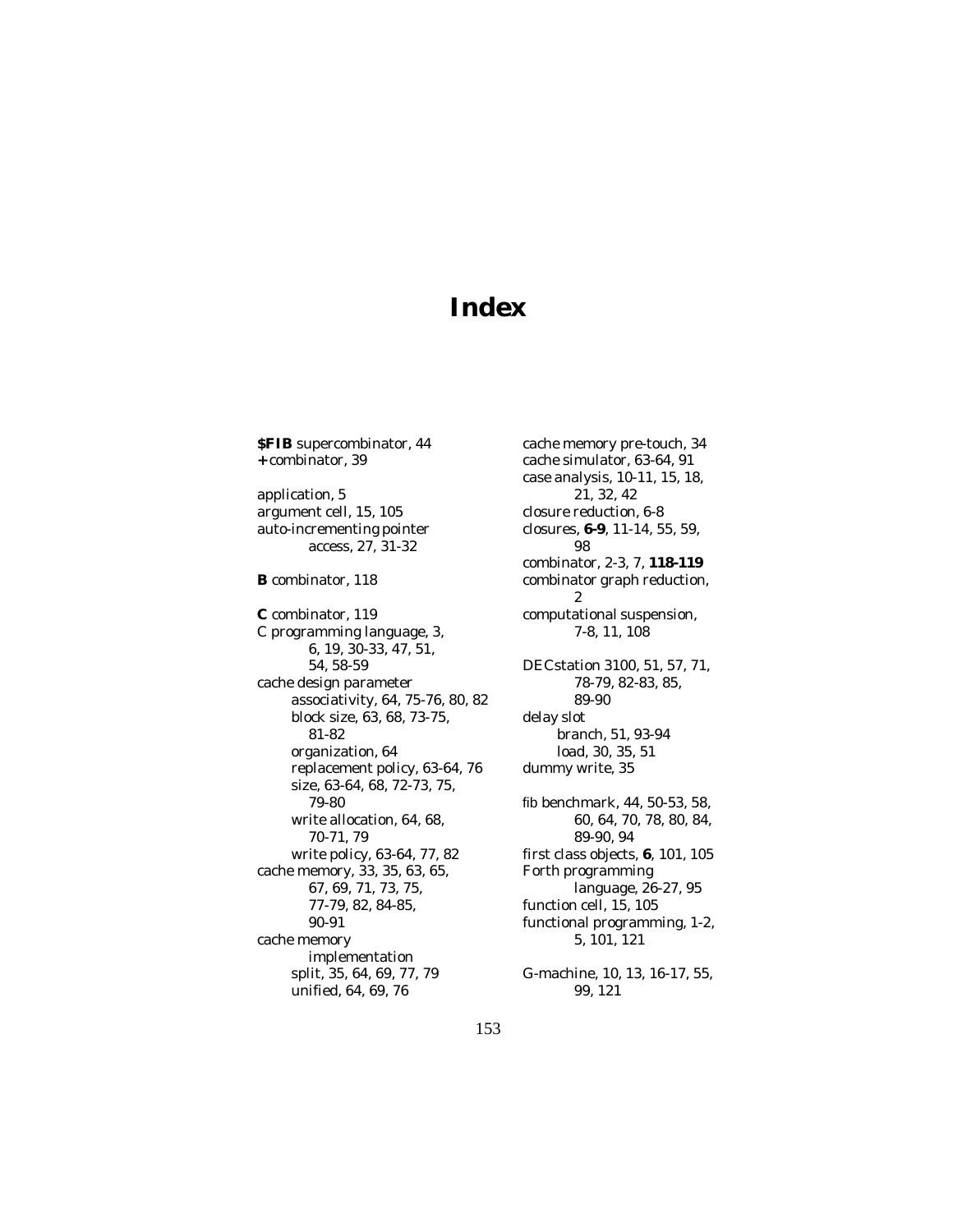garbage collection, **8**, 11-12, 32, 38, 43, 45, 64, 75, 83-86 generational, 45, 73 mark/sweep, 45, 85 stop-and-copy, 45-46, 51, 70, 73, 85 graph reduction, 2, 5-10, 12-15, 19, 23, 26, 28, 36, 45-46, 56, 59, 70-73, 75, 79, 97-98, 101, 121-122 Haskell programming language, 6 heap allocation, 85 Hyperlazy evaluation, 10, 55 **I** combinator, 37, **103 IF** combinator, 40-41 imperative language, 1, 3, 5-6, 8, 58, 98, 101 indirection node, 17-18, 108 jsb opcode, 12, 22-23, 33-34, 46, 55 **K** combinator, 38, **103** lambda calculus, 2, 7, 13, 102-103 lazy evaluation, 1, **5-6**, 11, 58, 105 lazy functional programming, 2, 5-9, 58, 98 Lazy ML, 6 LISP programming language, 6, 41, 101 list manipulation 154 Index

combinators, 41

**LIT** combinator, 39

locality spatial, 73, 75, 98 temporal, 72-73, 75, 80, 82, 91 mapping of TIGRE onto execution models, 31, 33, 35 memoize, 6 MIPS R2000, 25, 30-31, 35-36, 51, 58-59, 75, 82-83, 86, 89-93, 95 Miranda programming language, 6, 9, 54 miss ratio, 64 nfib benchmark, 49-53, 55-56, 58, 60 non-strict combinator, 37-39 NORMA, 12, 56 normal order evaluation, **5**, 8, 11, 105, 109 nRAPS, 53 nthprime benchmark, 50-51, 58-59, 61, 78 **P** combinator, 42 parallelism, 2, 4, 6, 9, 12, 46, 57-58, 98, 121 Pascal programming language, 6 projection combinators, 37 queens benchmark, 50-51, 78 RAPS, **49**, 52 referential transparency, **5**, 121 **S** combinator, 103 **S'** combinator, **28**, 32-33, 35